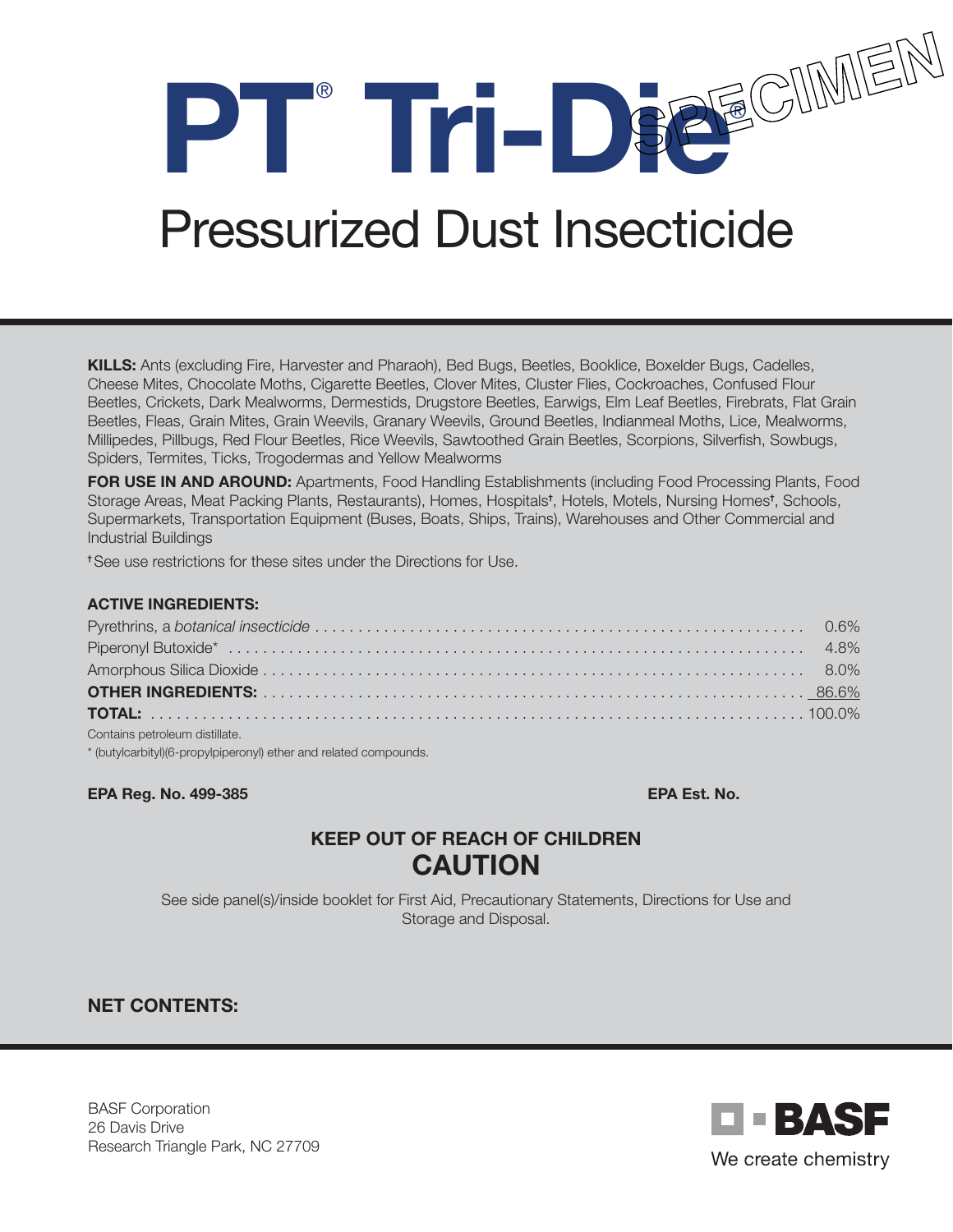| <b>FIRST AID</b>      |                                                                                                                                                                                                                                                      |
|-----------------------|------------------------------------------------------------------------------------------------------------------------------------------------------------------------------------------------------------------------------------------------------|
| If in eyes            | . Hold eyes open and rinse slowly and gently with water for 15 to 20 min.<br>• Remove contact lenses, if present, after the first 5 min, then continue rinsing.<br>• Call a poison control center or doctor for treatment advice.                    |
| <b>If swallowed</b>   | • Immediately call a poison control center or doctor.<br>• DO NOT induce vomiting unless told to do so by a poison control center or doctor.<br>• DO NOT give any liquid to the person.<br>• DO NOT give anything by mouth to an unconscious person. |
| <b>HOTLINE NUMBER</b> |                                                                                                                                                                                                                                                      |

Have the product container label with you when calling a poison control center or doctor, or going for treatment. For information on this pesticide product (including health concerns, medical emergencies or pesticide incidents), you may call 1-800-832-HELP (4357) 24hr/day, 7 days/week.

NOTE TO PHYSICIAN: Contains petroleum distillate – vomiting may cause aspiration pneumonia.

# PRECAUTIONARY STATEMENTS

### HAZARDS TO HUMANS AND DOMESTIC ANIMALS

**CAUTION:** Causes moderate eye irritation. Avoid contact with eyes or clothing.

Personal Protective Equipment (PPE): Applicators and other handlers must wear the following: Long-sleeve shirt, long pants, socks and shoes.

User Safety Requirements: Follow manufacturer's instructions for cleaning/maintaining PPE. If no such instructions for washables exist, use detergent and hot water. Keep and wash PPE separately from other laundry.

## USER SAFETY RECOMMENDATIONS

User should:

- Wash hands before eating, drinking, chewing gum, using tobacco or using the toilet.
- Remove clothing/PPE immediately if pesticide gets inside. Then wash thoroughly and put on clean clothing.
- Remove PPE immediately after handling this product. Wash the outside of gloves before removing. As soon as possible, wash thoroughly and change into clean clothing.

# ENVIRONMENTAL HAZARDS

This product is toxic to aquatic organisms, including fish and invertebrates. DO NOT apply directly to or near water. Drift and runoff may be hazardous to fish in water adjacent to treated areas. See "Directions for Use" for additional precautions and requirements.

This product is highly toxic to bees exposed to direct treatment on blooming crops or weeds. **DO NOT** apply this product or allow it to drift to blooming crops or weeds while bees are actively visiting the treatment area.

# PHYSICAL OR CHEMICAL HAZARDS

Flammable. Contents under pressure. Keep away from heat, sparks, and open flame. **DO NOT** puncture or

incinerate container. Exposure to temperatures above 130°F may cause bursting. **DO NOT** apply directly into any electronic equipment such as radios, televisions, computers, telephones, etc. where the powdery residue may foul or short electric contacts and circuits.

# DIRECTIONS FOR USE

#### IT IS A VIOLATION OF FEDERAL LAW TO USE THIS PRODUCT IN A MANNER INCONSISTENT WITH ITS LABELING.

#### SHAKE WELL BEFORE USING

Product dispenses best when held in upright position.

#### USE RESTRICTIONS

- Apply this product only as specified on this label.
- DO NOT apply more than 1 time/day.
- Only protected applicators may be in treatment area during application.
- DO NOT apply this product in a way that will contact workers or other persons, either directly or through drift.
- When used as a direct spray, do not enter or allow others to enter until sprays have dried.
- DO NOT spray on plastic, painted or varnished surfaces.
- For Crack & Crevice<sup>®</sup> or surface spray applications indoors: Remove or cover exposed food, drinking water and utensils, in the treatment area, before application. Remove or cover dishes, utensils, food processing equipment, and food preparation surfaces in the treatment area, or wash them before use.
- For spray applications to articles (curtains, carpets or furniture): DO NOT wet articles to the point of run-off or drip.
- DO NOT use treated article until spray has dried.
- Except when applying to sewers or drains as instructed on this label, do not apply directly to sewers or drains, or to any area like a gutter where drainage to sewers, storm drains, water bodies, or aquatic habitat can occur.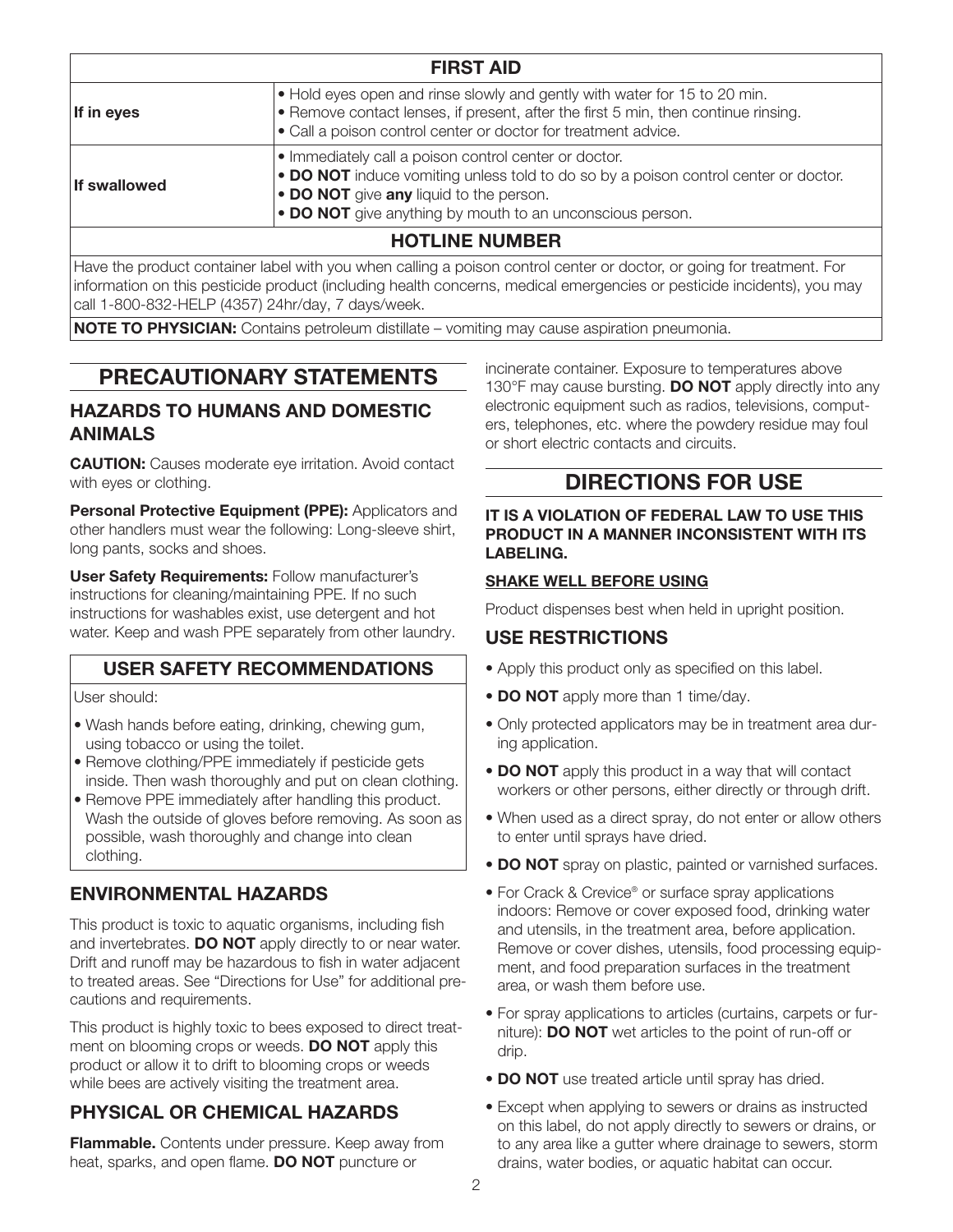- DO NOT apply to the rooms of hospitals, nursing homes and similar care institutions while occupied by patients or the infirm. Remove patients prior to treatment. DO NOT treat mattresses in patient rooms. Ventilate room for 2 hr before reoccupying.
- For applications to non-residential indoor sites: DO NOT use in aircraft cabins.
- DO NOT make outdoor applications during rain.
- For outdoor residential use: DO NOT water the treated area to the point of run-off.

## APPLICATION INSTRUCTIONS

CRACK & CREVICE OR VOID APPLICATION: Use the supplied actuator and injection tubes. Inject into cracks and crevices or void spaces where insects may be harboring, living and breeding. Place injector tip into cracks, crevices, holes and other small openings and release approx. 1 sec of product. Move injector tip along cracks while treating at the rate of 3 ft/sec. For closed voids, calculate the void's cubic area and treat at the rate of 3 to 5 sec/3 ft<sup>3</sup>. For closed void areas, drill small access holes. Several holes may be required in long-running voids. This product can leave a white residue that can normally be removed with a damp cloth or sponge.

**DIRECT SPRAY:** Apply the product in short bursts into the area where insects are to be contacted such as corners of the room, behind and under furniture or equipment. Apply from a distance of 18 to 24" from the surface and allow the material to drift to the area to be treated. The amount of product applied is not to exceed 10 sec/room for residential areas or 10 sec/100 ft $2$  for commercial areas.

**SPOT TREATMENT:** Apply in short bursts, approx. 1 sec of product at a time. Limit individual spot treatments to an area no larger than 20% of the surface area. Any individual spot treatment shall not exceed 2 ft<sup>2</sup>. Contact as many insects as possible. Before making any application, ensure product will not stain surface or leave an unacceptable residue.

# INDOOR USE

#### COCKROACHES, CRICKETS, DERMESTIDS, EARWIGS, MILLIPEDES, SCORPIONS, SOWBUGS

**AND SPIDERS:** Apply as a Crack & Crevice or void treatment into areas where insects harbor, such as openings around pipes and sinks, under refrigerators, behind baseboards, washing machines, stoves, cabinets, sewer, floor drains and meter boxes.

For treatment of these pests in inaccessible voids (wall voids, equipment voids, attics, crawl spaces and manholes where human contact with treated surfaces will be minimal), calculate the horizontal surface area of the void and treat at the rate of 1 sec/ft<sup>2</sup>.

**BOOKLICE, SILVERFISH, FIREBRATS: Apply to cracks** and crevices in baseboards, door frames, bookcases and

other storage areas. Also apply in wall and other voids where insects may harbor.

For treatment of these pests in inaccessible voids (wall voids, equipment voids, attics, crawl spaces, and manholes where human contact with treated surfaces will be minimal), calculate the horizontal surface area of the void and treat at a rate of 1 sec/ft<sup>2</sup>.

ANTS (except Fire, Harvester and Pharaoh): Inject product into cracks, crevices and voids where ants may be traveling and/or harboring (including around doors, window frames, wall voids and other structural cracks, crevices and void areas).

FLEAS, LICE AND TICKS: Treat pet bedding, floor and floor coverings, and all areas pests may inhabit at the rate of 1 sec/10 ft<sup>2</sup>. Apply to cracks and crevices behind moldings, shelving, baseboards, pipe openings and all other cracks. **Notice:** This product has been tested on several types of carpet, fabric and other household furnishings without adverse affects. Because of the wide variety of floor types and finishes, treat a small inconspicuous area before treating the entire area. Avoid contact with antique finishes.

**BED BUGS:** Apply to cracks, crevices, voids and/or harborages, where evidence of bed bugs occurs, including bed frames, box springs, inside empty dressers, furniture and clothes closets, carpet edges, high and low wall moldings, behind headboards, pictures, wallpaper edges and underneath all flat surfaces where human contact will occur. **DO NOT** make surface applications to mattresses or bedding. Mattress treatments must be limited to seams, folds and edges only. **DO NOT** treat pillows, bedding or clothing. Remove linens and wash before reuse. Allow treated mattress to dry thoroughly before remaking bed. Remove all clothes and other articles from dressers or clothes closets before application. Allow all treated areas to dry thoroughly before use. **DO NOT** use in patient rooms of hospitals and nursing homes for treatment of bed bugs. Reapply every 7 to 10 days, as needed, until infestation is eliminated.

STORED PRODUCT PESTS – For adult and larval stages of Cadelles, Cheese Mites, Chocolate Moths, Cigarette Beetles, Confused Flour Beetles, Dark Mealworms, Drugstore Beetles, Flat Grain Beetles, Grain Mites, Grain Weevils, Granary Weevils, Indianmeal Moth, Mealworms, Red Flour Beetles, Rice Weevils, Sawtoothed Grain Beetles, Trogodermas and Yellow Mealworms: Inject into cracks, crevices/corners and/or voids, such as in pantries, cabinets, food processing and handling equipment, machinery, wall voids and other places where these insects harbor. Apply around cartons, containers and other areas where these insects tend to congregate.

**TERMITES:** Apply as a spot treatment for localized infestation. Probe to locate galleries, drill holes and inject at the rate of 5 to 10 sec/hole into the active galleries and void areas. The purpose of such treatment is to kill workers or winged forms which may be present in the treated galleries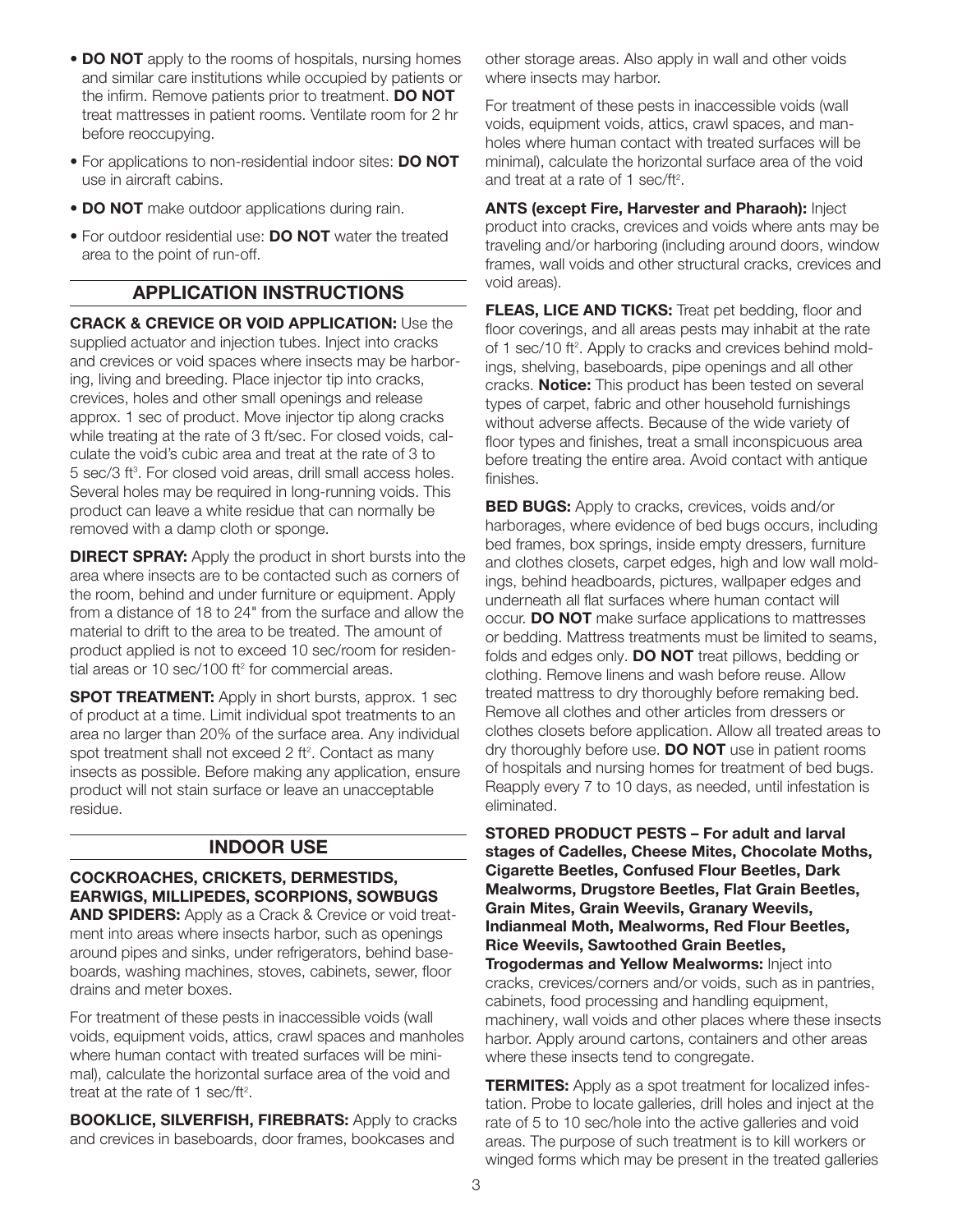at the time of treatment, and to impart a temporary resistance to attack, which may aid to prevent immediate reinfestation. Such applications are not a substitute for mechanical alteration, soil treatment or foundation treatment, but are merely a supplement.

# FOOD HANDLING ESTABLISHMENTS

Food handling establishments are places other than private residences in which food is held, processed, prepared or served. Application limited to Crack & Crevice treatment only.

**FOOD AREAS:** Include areas for receiving, serving, storing (dry, cold, frozen, raw), packing (canning, bottling, wrapping, boxing), preparing (cleaning, slicing, cooking, grinding), edible waste storage and enclosed processing systems (mills, dairies, edible oils, syrups).

NON-FOOD AREAS: Include areas such as garbage rooms, lavatories, floor drains (to sewers), entries and vestibules, offices, locker rooms, machine rooms, boiler rooms, garages, mop closets and storage areas (after canning or bottling).

Remove or cover all food and drinking water, in the treatment area, before application. Remove or cover dishes, utensils, food processing equipment, and food preparation surfaces in the treatment area, or wash them before use.

Apply directly into cracks, crevices and void areas, using an injection tube, in points between different elements of construction, between equipment and floors, openings leading to voids and hollow spaces in walls, equipment legs and bases where insects hide.

# INDOOR AND OUTDOOR USE

**CARPENTER ANTS:** Locate source of infestation or areas of suspected activity. Inject 5 to 10 sec of product into insect tunnels and cavities. Inject into cracks, crevices and/or voids, where different elements of construction meet, that allow insects to enter and move about the structure.

BOXELDER BUGS, CLOVER MITES, CLUSTER FLIES **AND ELMLEAF BEETLES:** Inject into cracks, crevices and/or voids where these insects may harbor or hibernate, such as wall voids, behind siding, around windows and door frames.

# OUTDOOR USE AROUND STRUCTURES

ANTS (excluding Fire, Harvester and Pharaoh), CLOVER MITES, COCKROACHES, CRICKETS, EARWIGS, GROUND BEETLES, MILLIPEDES, PILLBUGS, SCORPIONS, SOWBUGS AND SPIDERS:

Treat cracks, crevices and/or voids of foundations, porches and patios, around doors and windows, under siding, beneath guards on loading docks and other places where these pests may find entry into the structure.

# STORAGE AND DISPOSAL

DO NOT contaminate water, food or feed by storage or disposal.

**STORAGE:** Store in a cool, dry area away from heat or open flame and inaccessible to children.

PESTICIDE DISPOSAL: Wastes resulting from use of this product may be disposed of on site or at an approved waste disposal facility.

CONTAINER HANDLING: DO NOT puncture or incinerate! If empty: Place in trash or offer for recycling, if available. If partly filled: Call your local solid waste agency for disposal instructions.

Contains no CFCs or other ozone depleting substances. Federal regulations prohibit CFC propellants

in aerosols.